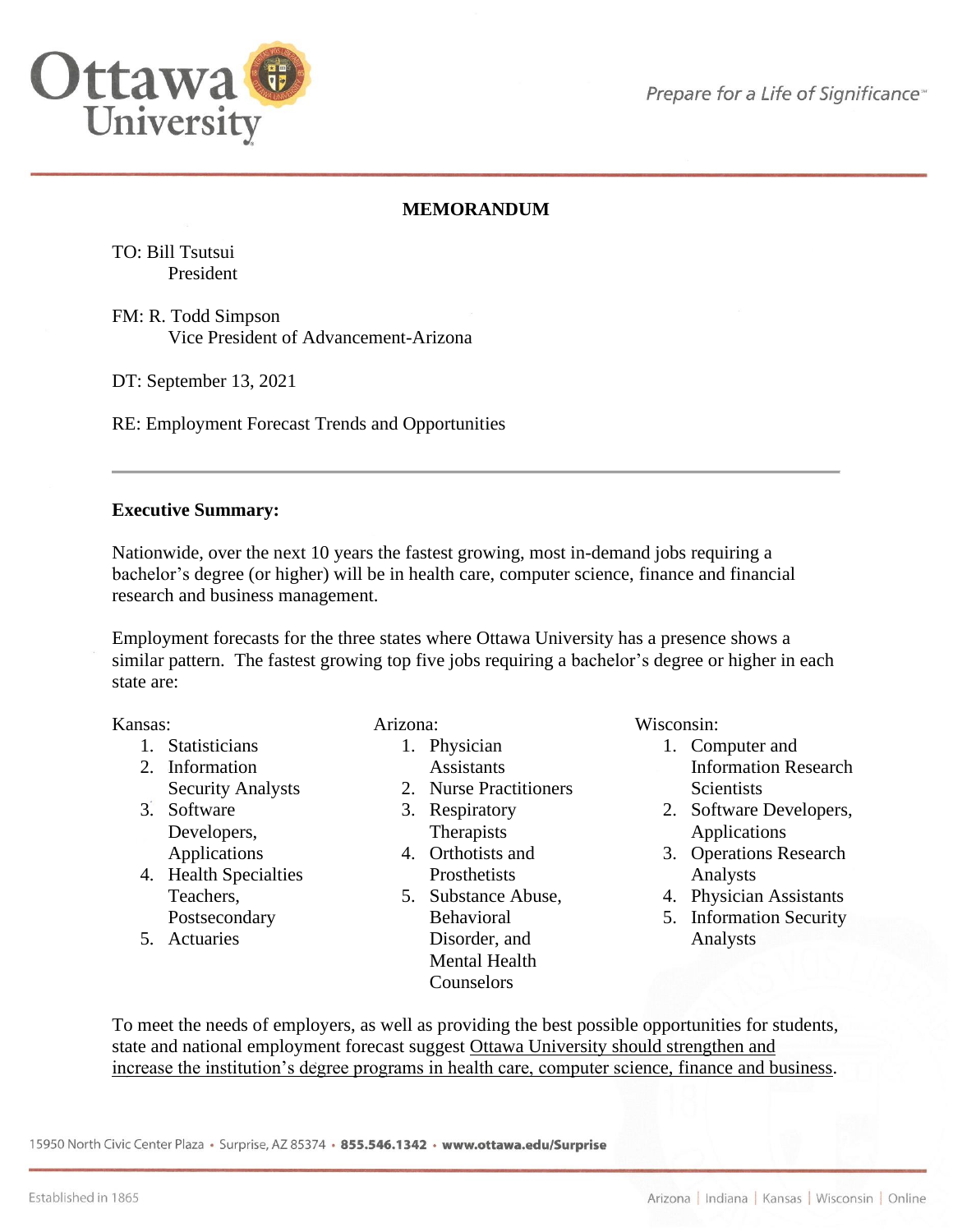### **National Job Outlook:**

As of September 8, 2021 the "Total employment is projected to grow from 153.5 million to 165.4 million over the 2020–30 decade, an increase of 11.9 million jobs, the U.S. Bureau of Labor Statistics reported..." (U.S. Bureau of Labor Statistics, 2021)

According to data provided by the U.S. Bureau of Labor Statistics (U.S. Bureau of Labor Statistics, 2021), of the 10 fastest growing job sectors, only two, nurse practitioners and celebrity agents, require a post-secondary degree.

However, that same database shows for job sectors which require a bachelor's degree or higher, the projected fastest growing job sector in the nation through 2030 will be nurse practitioner. Further, the BLS (U.S. Bureau of Labor Statistics) database indicates that of the top 10 fastest growing job sectors in the nation through 2030, four are heath care related (nurse practitioners, medical and health service managers, physician assistants and epidemiologists.)



Employment % Change 2020-2030

Keep in mind, these are the fastest growing job sectors, not necessarily the largest number of jobs. Those jobs projected to employ the largest numbers include market research, lawyers, financial analysts and more. See below. (U.S. Bureau of Labor Statistics, 2021)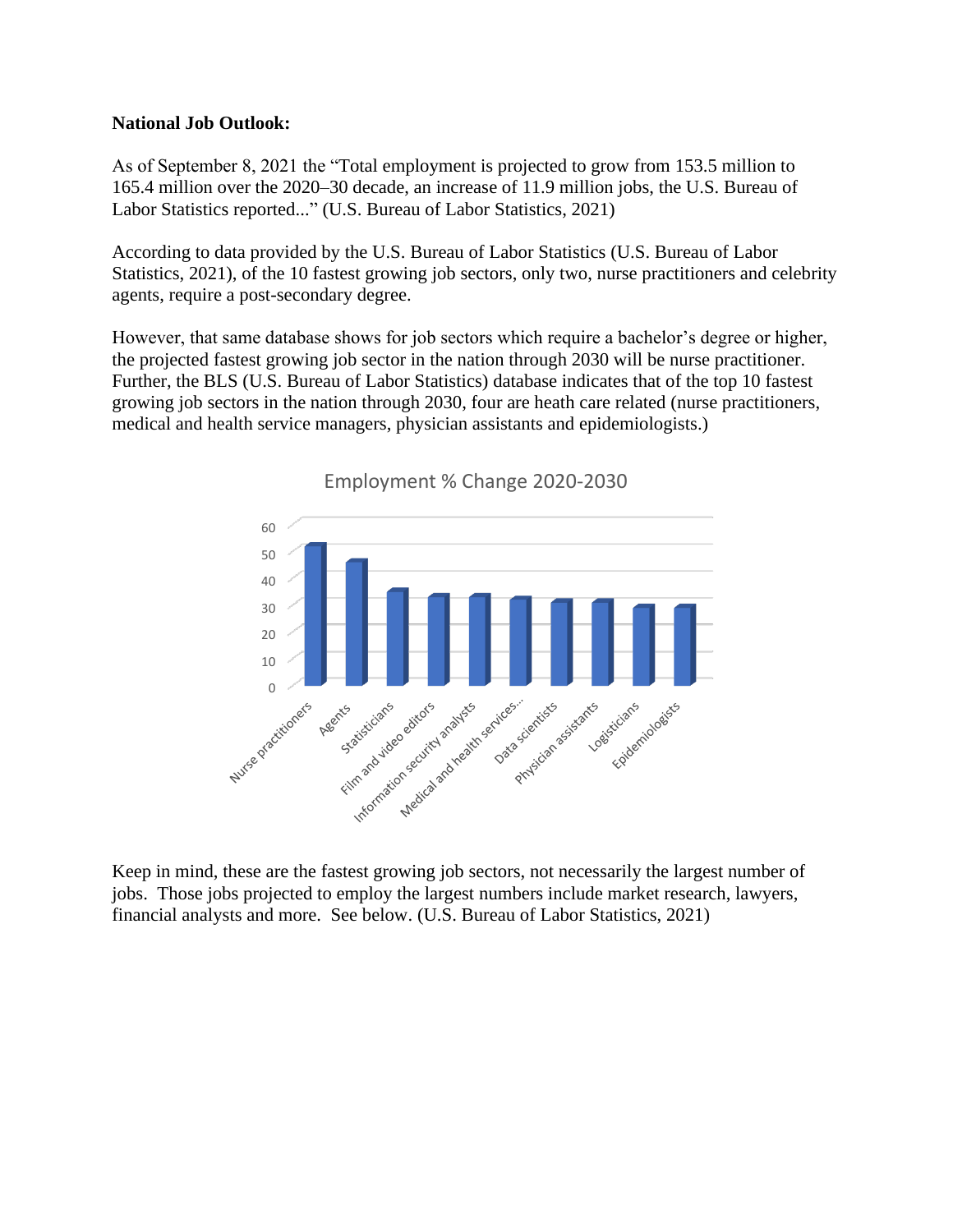

Other reputable sources suggested similar groupings for fast growing sectors in their top picks for careers over the next 10 years. In 2018 Kiplinger, a Washington, D.C.-based publisher of business forecasts and personal finance advice, suggested the top jobs for the future, based on their opinion of the most promising professions by focusing on fields that are collecting generous paychecks now and are projected to expand greatly over the next decade would include the following top 20 (Rapacon, 2018):

- 1. App Developer Bachelor's
- 2. Nurse Practitioner Master's
- 3. Health Services Manager Bachelor's
- 4. Financial Manager Bachelor's
- 5. Marketing Research Analyst Bachelor's
- 6. Computer Systems Manager Bachelor's
- 7. Information Security Analyst Bachelor's
- 8. Physician Assistant Master's
- 9. Physician Doctorate
- 10. Physical Therapist Doctorate
- 11. Dental Hygienist Associate's
- 12. General Manager Bachelor's
- 13. Operations Research Analyst Bachelor's
- 14. Registered Nurse Bachelor's
- 15. Speech Language Pathologist Master's
- 16. Medical Sonographer Associate's
- 17. Physical Therapist Assistant Associate's
- 18. Respiratory Therapist Associate's
- 19. Services Sales Rep High School
- 20. Statistician Master's

Insider Inc., formerly Business Insider Inc., a well-known online media company known for publishing the financial news website Business Insider and other news and media websites published an article titled *The 30 best high-paying jobs of the future* in April 2021. The following represents that article's top 20 picks for future jobs: (Keirsz & Hoff, 2021)

1. Software developers and software quality assurance analysts and testers - Bachelor's

- 2. Registered nurses Bachelor's
- 3. General and operations managers Bachelor's
- 4. Financial managers Bachelor's
- 5. Medical and health services managers Bachelor's
- 6. Nurse practitioners Master's
- 7. Market research analysts and marketing specialists - Bachelor's
- 8. Management analysts Bachelor's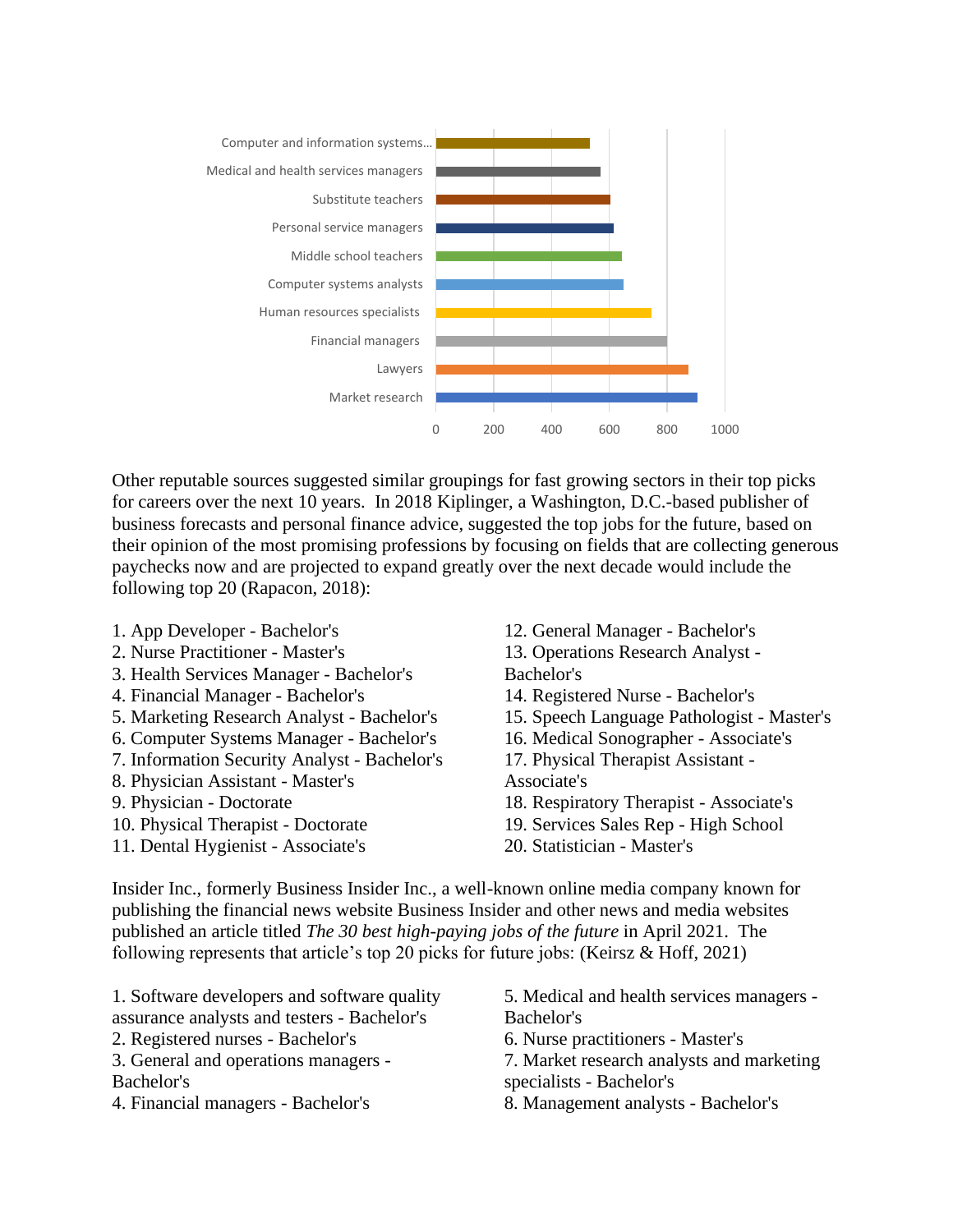9. Computer and information systems managers - Bachelor's 10. All other project management specialists and business operations specialists - Bachelor's 11. Postsecondary health specialties teachers - Doctorate 12. Accountants and auditors - Bachelor's 13. Physician assistants - Master's 14. Computer systems analysts - Bachelor's 15. Physical therapists - Doctorate 16. Information security analysts - Bachelor's 17. Lawyers - Doctorate 18. Construction managers - Bachelor's 19. Ophthalmologists (except pediatric) and all other physicians - Doctorate 20. Sales representatives of services (except advertising, insurance, financial services, and travel) - No College

Looking at the top 10 for all three referenced lists, the breakdown is clear, over the next 10 years the fastest growing, most in-demand jobs requiring a bachelor's degree (or higher) will be in the health care sector (40%); the computer science sector (23%); the finance and financial research sector (23%) and the business management sector (10%); and other (1%).



A press release issued by the U.S. Bureau of Labor Statistics on September 8, 2021, supports the above conclusions. The release included the following:

> Total employment is projected to grow from 153.5 million to 165.4 million over the 2020–30 decade, an increase of 11.9 million jobs, the U.S. Bureau of Labor Statistics reported today. This increase reflects an annual growth rate of 0.7 percent, which is higher than recent projections cycles and accounts for recovery from low baseyear employment for 2020 due to the COVID-19 pandemic and its associated recession. Employment in the leisure and hospitality sector is projected to increase the fastest, largely driven by recovery growth, while the healthcare and social assistance sector is projected to add the most new jobs. Among occupational groups, healthcare support occupations are projected for the fastest job growth (see chart 1). Real Gross Domestic Product (GDP) is projected to grow 2.3 percent annually from 2020 to 2030,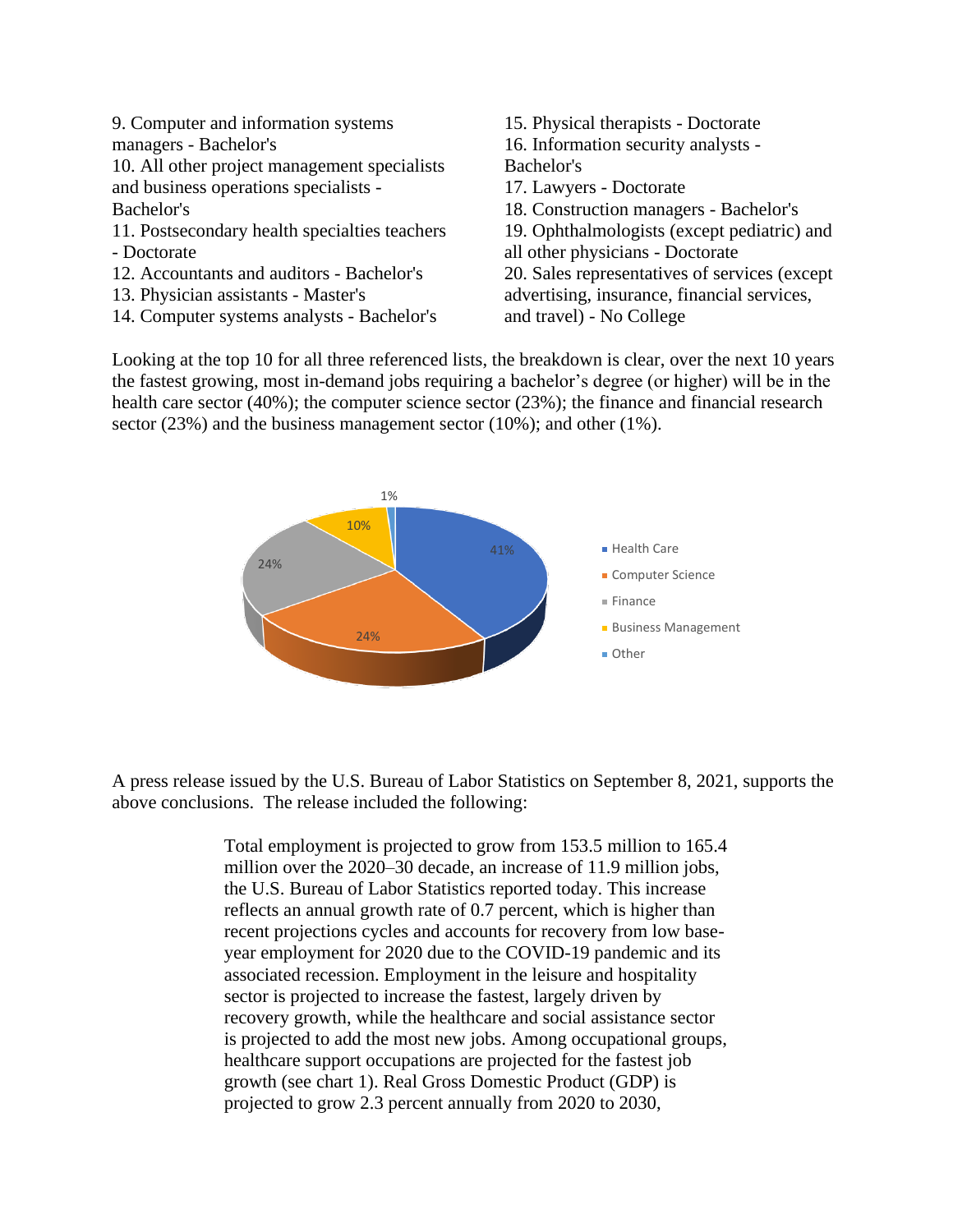relatively quickly compared to the prior two decades, when GDP grew 1.7 percent annually. Meanwhile, labor productivity also is projected to increase, from 1.1 percent annually over the 2010–20 decade to 1.7 percent annually from 2020 to 2030. (U.S. Bureau of Labor Statistics, 2021)

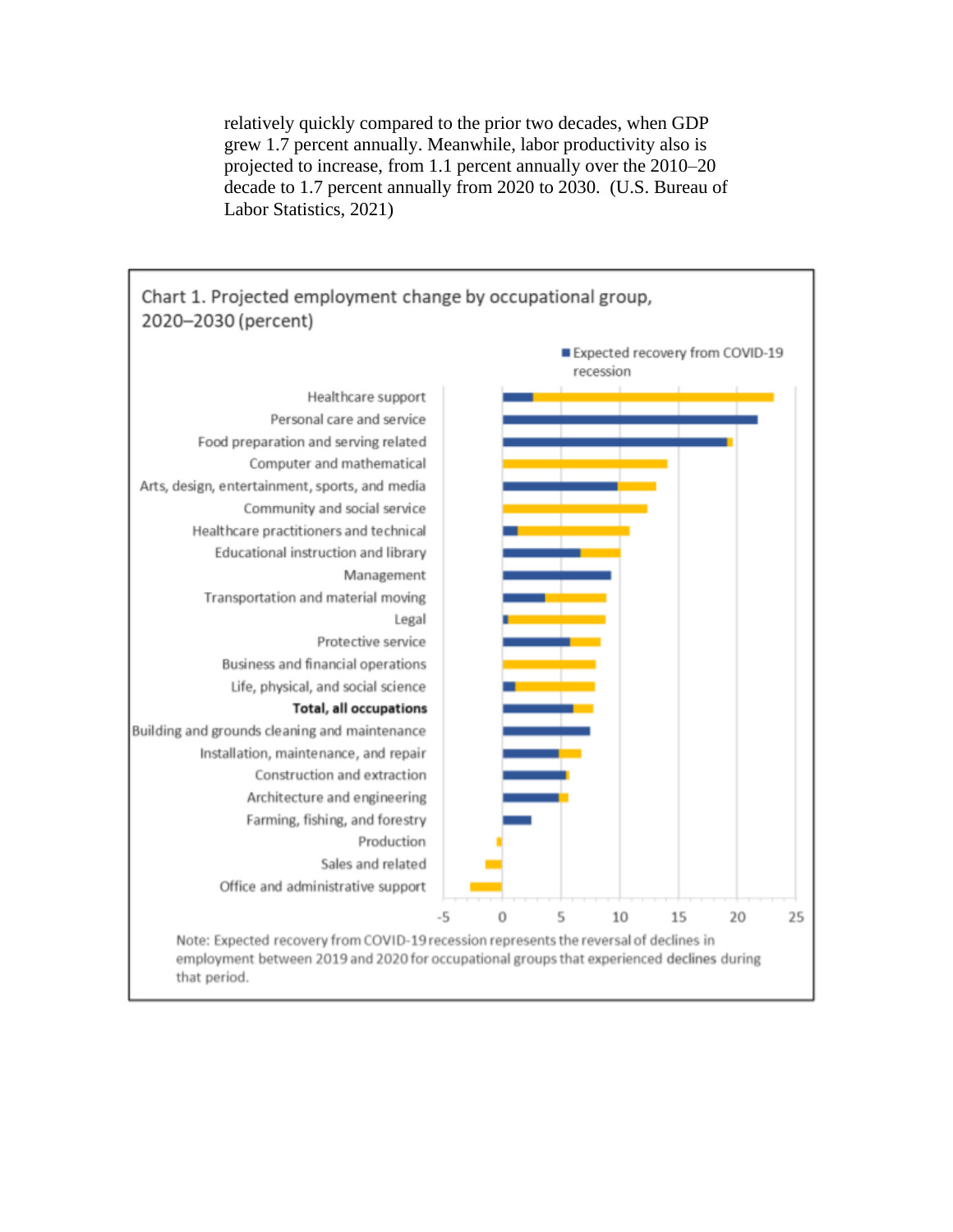## **Kansas Job Outlook:**

The most recent data provided by the Kansas Department of Labor (KDOL) includes a projected total job forecast through 2028. The KDOL also provides a ranking of projected high demand high wage jobs through 2028.

The projected fastest growing job sectors in Kansas requiring a bachelor's degree or higher are: (Kansas Department of Labor, 2021)

- 1. Statisticians
- 2. Information Security Analysts
- 3. Software Developers, Applications
- 4. Health Specialties Teachers, Postsecondary
- 5. Actuaries
- 6. Operations Research Analysts
- 7. Personal Financial Advisors
- 8. Nursing Instructors and Teachers, Postsecondary
- 9. Securities, Commodities, and Financial Services Sales Agents
- 10. Physician Assistants

Interestingly, nurses or nurse practitioners which ranked high on all other lists came in 13<sup>th</sup> in the fastest growing jobs list for Kansas.



Fastest Growing Jobs in Kansas 2028

However, the high demand high wage jobs as projected by the KDOL (using their own metrics) include the following in rank order: (Kansas Department of Labor, 2021)

- 1. General and Operations Managers
- 2. Registered Nurses
- 3. Accountants and Auditors
- 4. Software Developers and Software Quality Assurance Analysts and **Testers**
- 5. Human Resources Specialists
- 6. Computer Systems Analysts
- 7. Network and Computer Systems Administrators
- 8. Project Management Specialists and Business Operations Specialists, All **Other**
- 9. Chief Executives
- 10. Financial Manager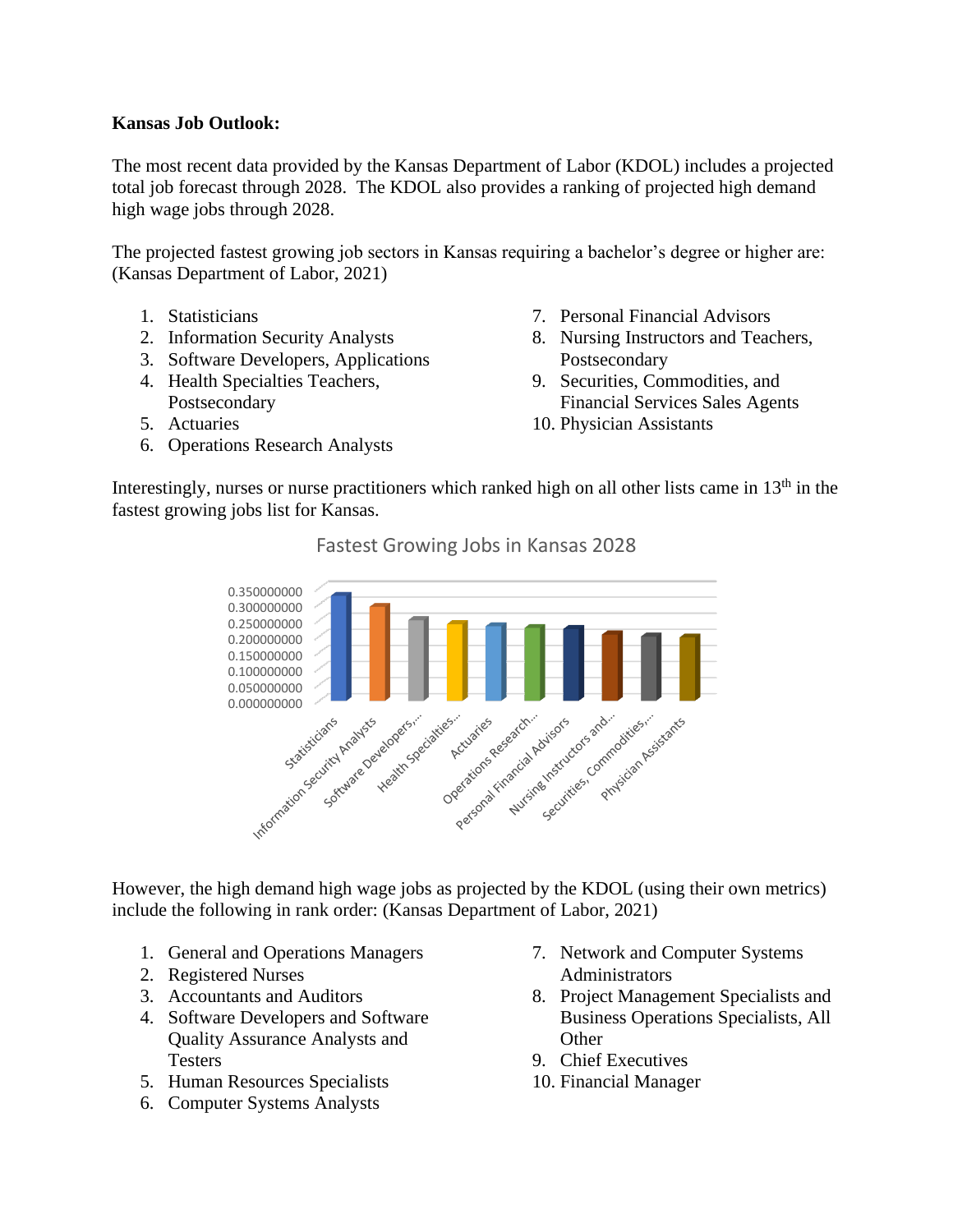Kansas appears to align with the national forecasts outlook that over the next 10 years the fastest growing, most in-demand jobs requiring a bachelor's degree will be in the health care, computer science, finance and financial research and business management sectors.

### **Arizona Job Outlook:**

The job forecast in the United States is expected to show strong growth of 7.7% over the next 10 years, or 0.7% annually (U.S. Bureau of Labor Statistics, 2021). However, job growth rates in the state of Arizona are expected to more than double those of the U.S. as a whole. "Total Arizona employment is projected to grow 1.6% annually (17.6% total growth) from 2019-2029." (Walls, 2021)

Doug Walls, Labor Market Information Director, with the Arizona Commerce Authority provided several other employment projection highlights in his 2019-2029 Employment Projections report of May 9, 2021: (Walls, 2021)

Arizona Projections Highlights

- Total Arizona employment is projected to grow by 549,453 jobs over the ten-year period, reaching 3,666,136 jobs in 2029.
- Total Arizona employment is projected to grow 1.6% annually (17.6% total growth) from 2019-2029.
- Arizona employment growth (1.6% annualized) is projected to outpace U.S. employment growth (0.4% annualized) over the tenyear period.
- Educational and Health Services is projected to add the largest number of jobs (20,784 jobs annually).
- Educational and Health Services is also projected to record the largest percentage gain, growing 2.8% annually.

Walls' report also showed the fastest growing Arizona job sectors to be:



Source: Arizona Office of Economic Opportunity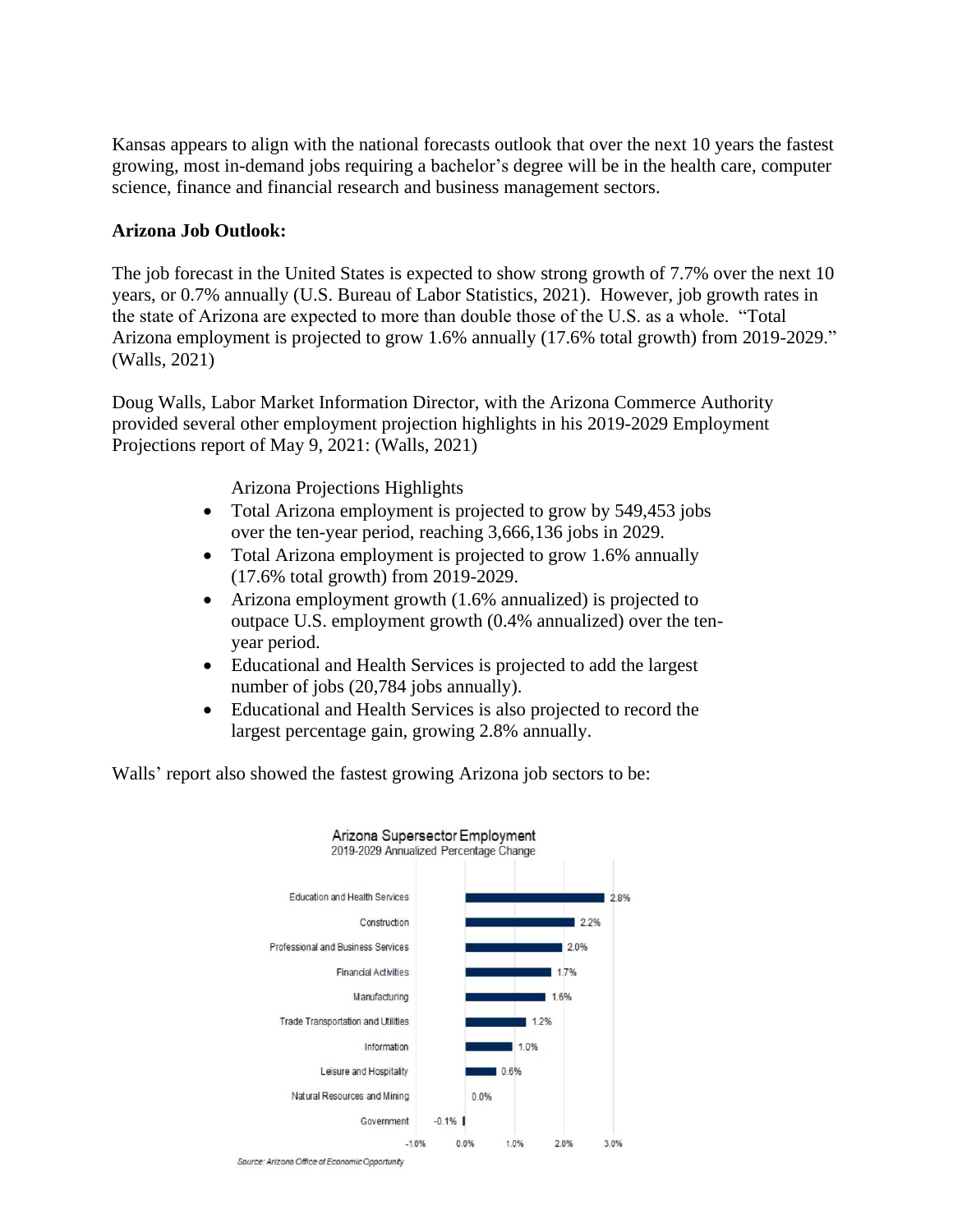No data is available on Arizona's job forecast by level of education. However, the Arizona Commerce Authority does provide detailed overall job forecasting information which shows the following top 20 fastest growing occupations in the state through 2029: (Arizona Commerce Authority, 2021)

- 1. Solar Photovoltaic Installers
- 2. Cooling and Freezing Equipment Operators and Tenders
- 3. Occupational Therapy Assistants
- 4. Physician Assistants
- 5. Conveyor Operators and Tenders
- 6. Nurse Practitioners
- 7. Respiratory Therapists
- 8. Industrial Truck and Tractor **Operators**
- 9. Occupational Therapy and Physical Therapist Assistants and Aides
- 10. Medical Appliance Technicians
- 11. Orthotists and Prosthetists
- 12. Substance Abuse, Behavioral Disorder, and Mental Health Counselors
- 13. Physical Therapist Aides
- 14. Diagnostic Medical Sonographers
- 15. Interpreters and Translators
- 16. Speech-Language Pathologists
- 17. Physical Therapist Assistants
- 18. Home Health and Personal Care Aides
- 19. Mental Health and Substance Abuse Social Workers
- 20. Medical Assistants

Of particular interest is 15 of the 20 fastest growing jobs in Arizona through 2029 are projected to be in the health care industry. Further, the slowest growing health care job in the top 20, medical assistants, is forecasted to grow at 45% over the next 10 years!

This does not suggest that other job sectors are not projected to grow in Arizona. In fact, the other four job sectors of note in this memo are expected to see double-digit gains through 2029:

- Business up to 21% growth
- Finance up to 33% growth
- Computer Science up to 23% growth

Although some other non-degree sectors (Solar and Construction for example) are growing faster than computer science, finance and financial research and business management, these sectors and health care align with the 10 year projections that the fastest growing, most in-demand jobs requiring a bachelor's degree will be in the health care, computer science, finance and financial research and business management sectors.

### **Wisconsin Job Outlook:**

"Wisconsin is expected to create 111,926 new jobs between 2018 and 2028." (Wisconsin Department of Workforce Development, 2021)

According to the Wisconsin Department of Workforce Development's data, the top 10 fastest growing jobs in the state through 2028 requiring a bachelor's degree or higher will be: (Wisconsin Department of Workforce Development, 2021)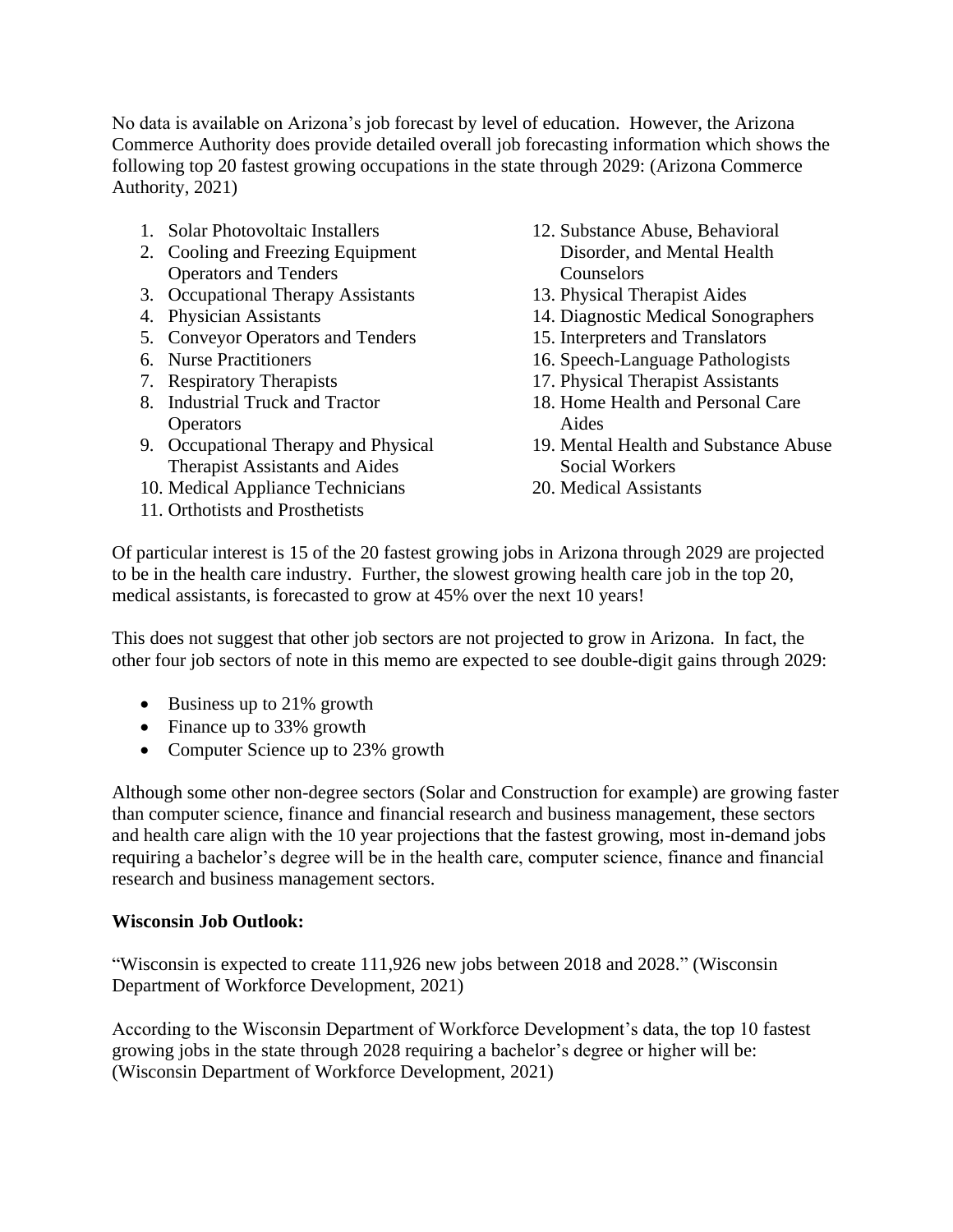

Source: Wisconsin Department of Workforce Development, Office of Economic Advisors, Wisconsin Employment Projections 2018-2028